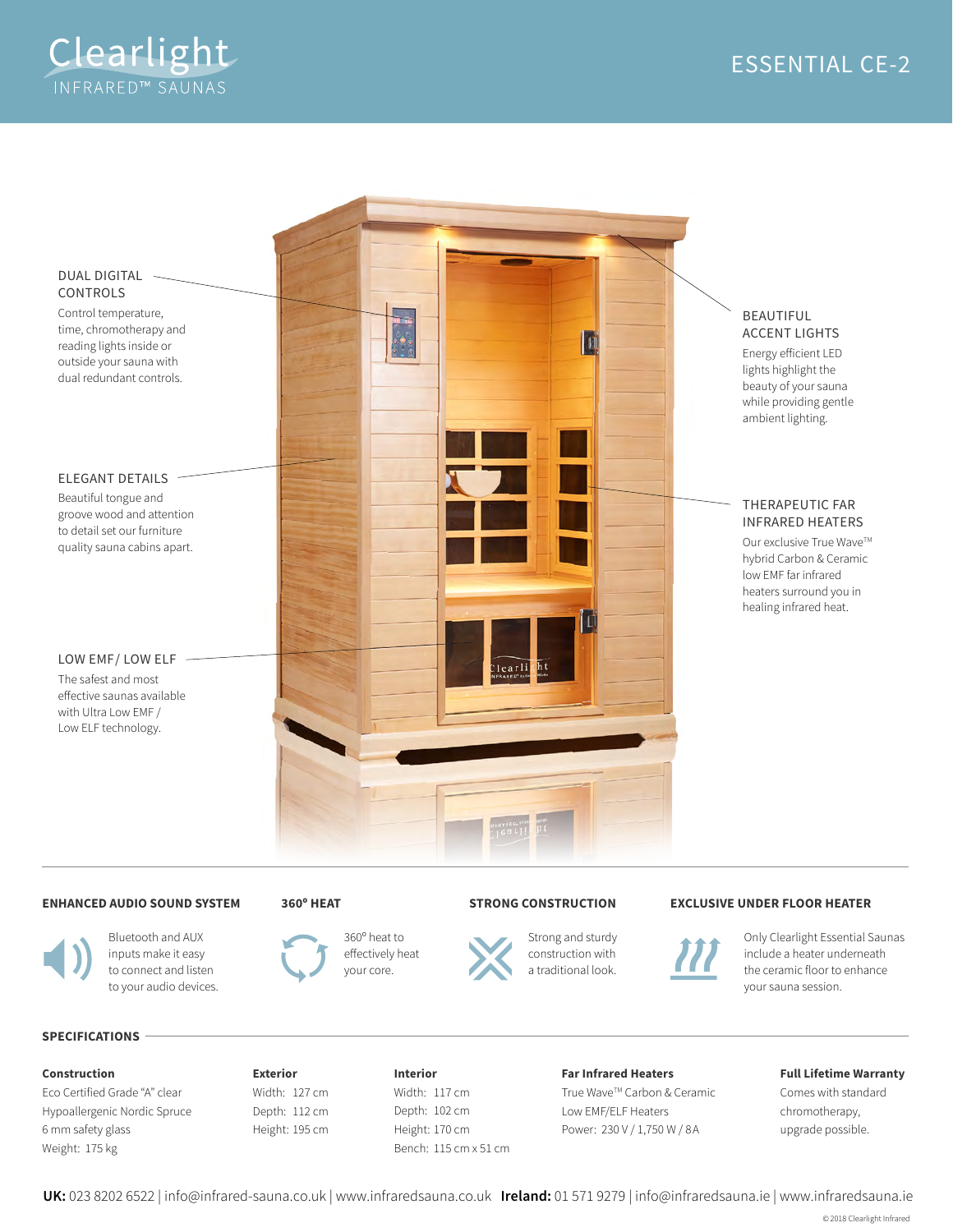





**UK:** 023 8202 6522 | info@infrared-sauna.co.uk | www.infraredsauna.co.uk **Ireland:** 01 571 9279 | info@infraredsauna.ie | www.infraredsauna.ie

© 2018 Clearlight Infrared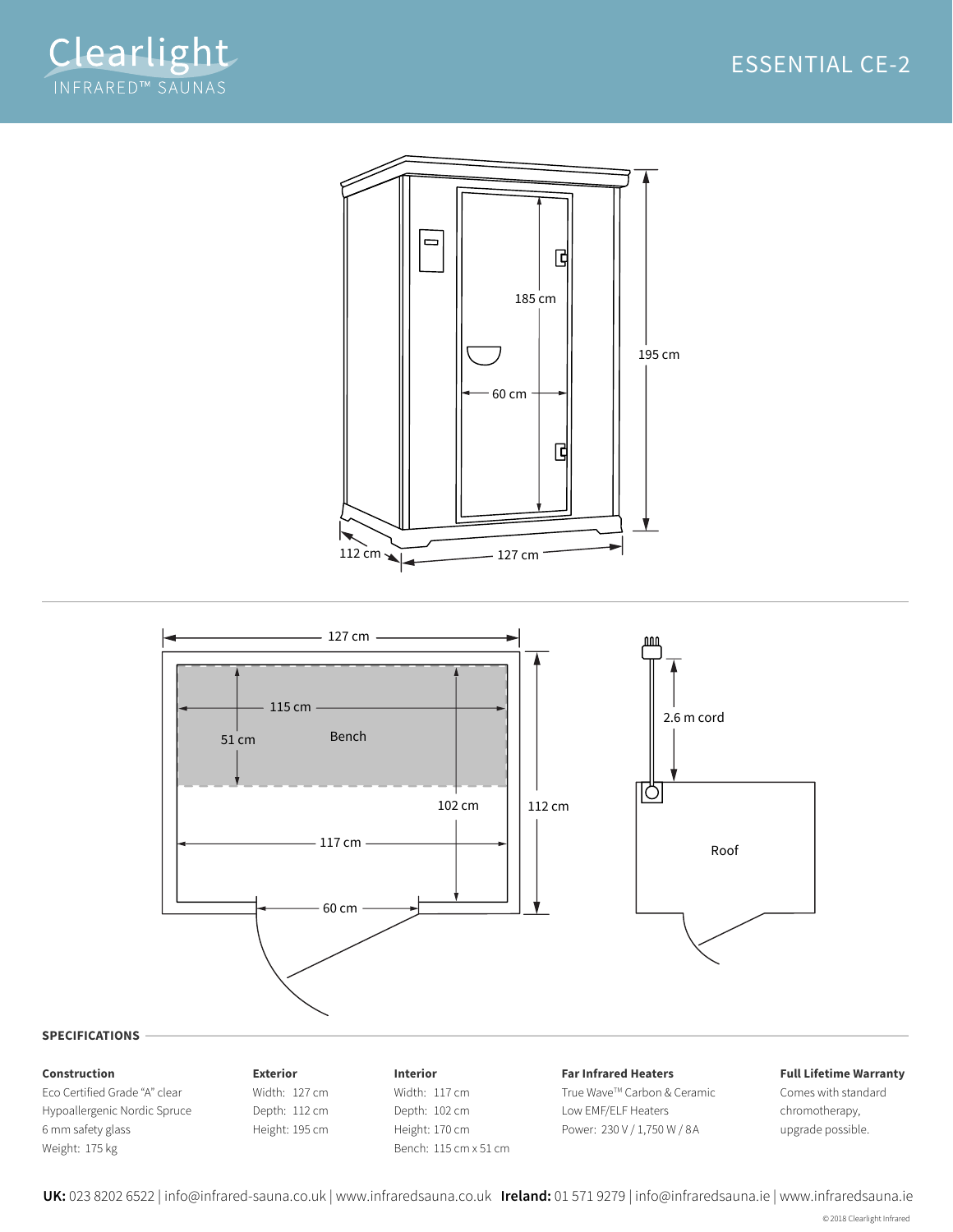











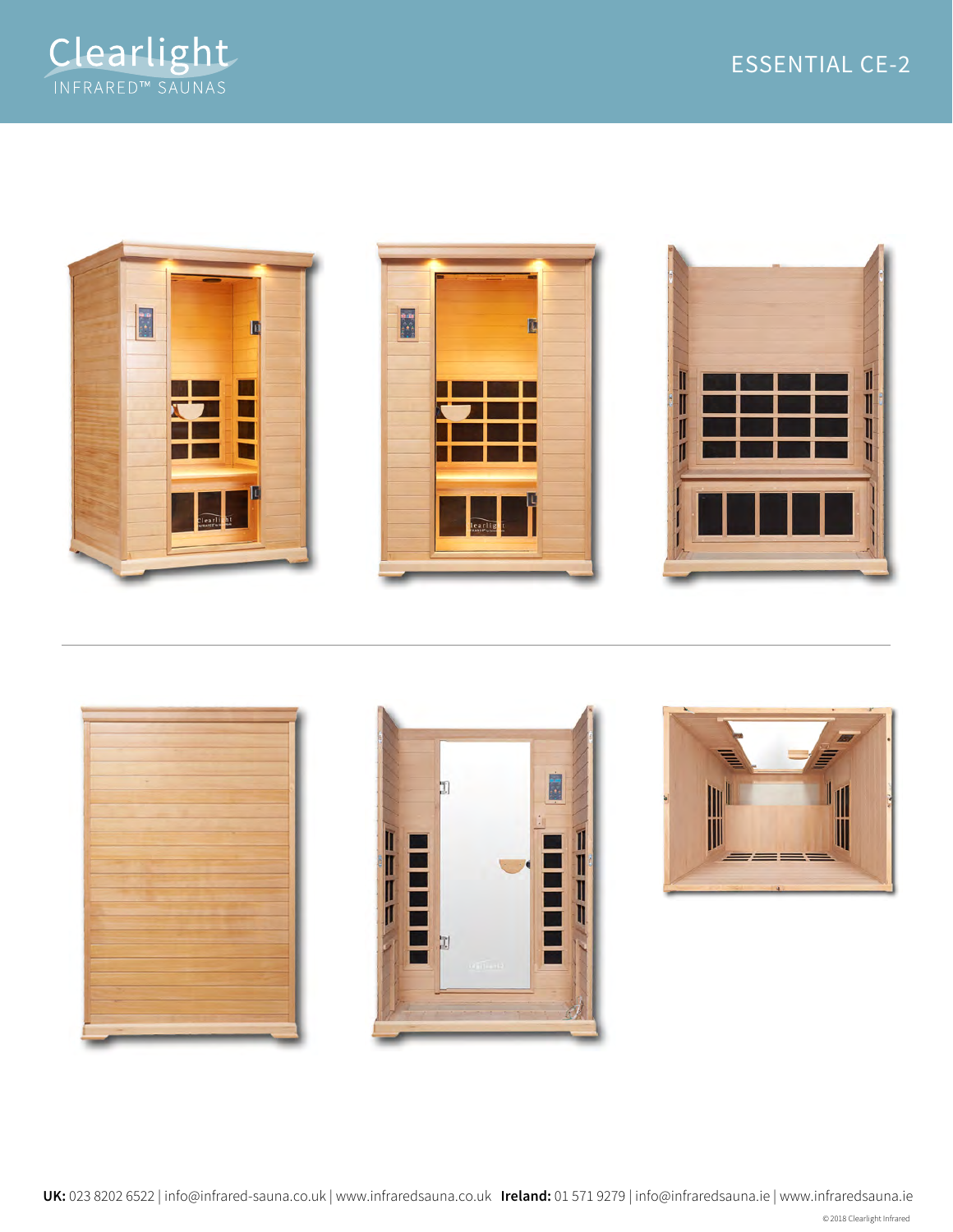

# Infrared Sauna Safety: Low EMF / Low ELF

As a trusted health and wellness company, your health is our top priority. That is why our True Wave™ infrared heaters are the safest and most effective on the market today. To prove it, Clearlight® infrared saunas are designed to be the only ones that cancel both EMF and ELF and have the best testing record in the industry.

## What is EMF?

Electromagnetic Fields; EMF and ELF have been called "dirty electricity" and are the unintentional wavelengths produced by things like, computers, appliances, cell phones and electrical wiring. EMF/ELF has increased steadily over the past 50-100 years as our daily use of electronic and labor saving devices has skyrocketed. This has become a real public health concern.



## Some of the health risks linked to Electromagnetic Fields:

- Incidence of Cancer
- Memory Loss
- Depression
- Loss of Energy
- Irritability
- Inability to Concentrate
- Weakened Immune System
- Chronic Fatigue
- Headaches

# EMF/ELF Extra Shielded Wiring = Electromagnetic Safety

True Wave™ infrared heaters are the most effective and safest infrared heaters available. We have developed our own patented technologies that cancel out both EMF (Electromagnetic Fields) and ELF (Extremely Low Frequencies). We guarantee that you will not experience any harmful wavelengths when you are in your sauna. EMF levels tested consistently show an average of less than 1mg and our ELF levels test 3-5 times below the threshold of concern set by the World Health Organization (WHO). Many of our competitors' saunas tested with levels 20 times or more above this same threshold of concern. Our proprietary True Wave™ heaters were the first low EMF carbon-based heaters in the market and revolutionised the entire infrared sauna industry.

# Patented Technology Keeps Our Saunas Safe

We manufacture our saunas with advanced heater systems to keep you and your family safe. We go to extra lengths such as shielding our heater wiring in metal conduit and twisting the wires inside the conduit to reduce the EMF levels even further. Lastly, we shield all electrical components to help block the EMF/ELF and ground the heater to further eliminate any stray electrical wavelengths at their source.

# **Low EMF (Electromagnetic Field)** and the control of the control of the View EMF [certificate](https://drive.google.com/file/d/0Bw_4FL5ASR_KM3hiS3VVTURLNkU/view)

Our exclusive manufacturing process and patented far infrared heater technologies reduces EMF levels to virtually zero where you are sitting ensuring the highest level of safety. This has been confirmed by third party testing. When EMF levels are measured in the seating area inside a Clearlight® infrared sauna, EMF levels are virtually undetectable. Measurements have been verified by VitaTech Electromagnetics.

# Low ELF (Extremely Low Frequency)

Extremely low frequency (ELF) is easily detected standing near any utility power line. You can also be exposed when operating electrical appliances. When testing our low ELF technology, our saunas measured at 200 mV – five times below the threshold of concern, as opposed to many competitor models, where ELF levels were found to exceed 20,000 mV – 20 times above the threshold of concern. When we test our saunas without an actual person inside, our ELF metrics are equally impressive. The Threshold of Concern is 10 Volts/Meter (V/m). Clearlight® Infrared Saunas averaged 3.4 V/m, whereas our competitors saunas measured 300+ V/m.

**UK:** 023 8202 6522 | info@infrared-sauna.co.uk | www.infraredsauna.co.uk **Ireland:** 01 571 9279 | info@infraredsauna.ie | www.infraredsauna.ie

© 2018 Clearlight Infrared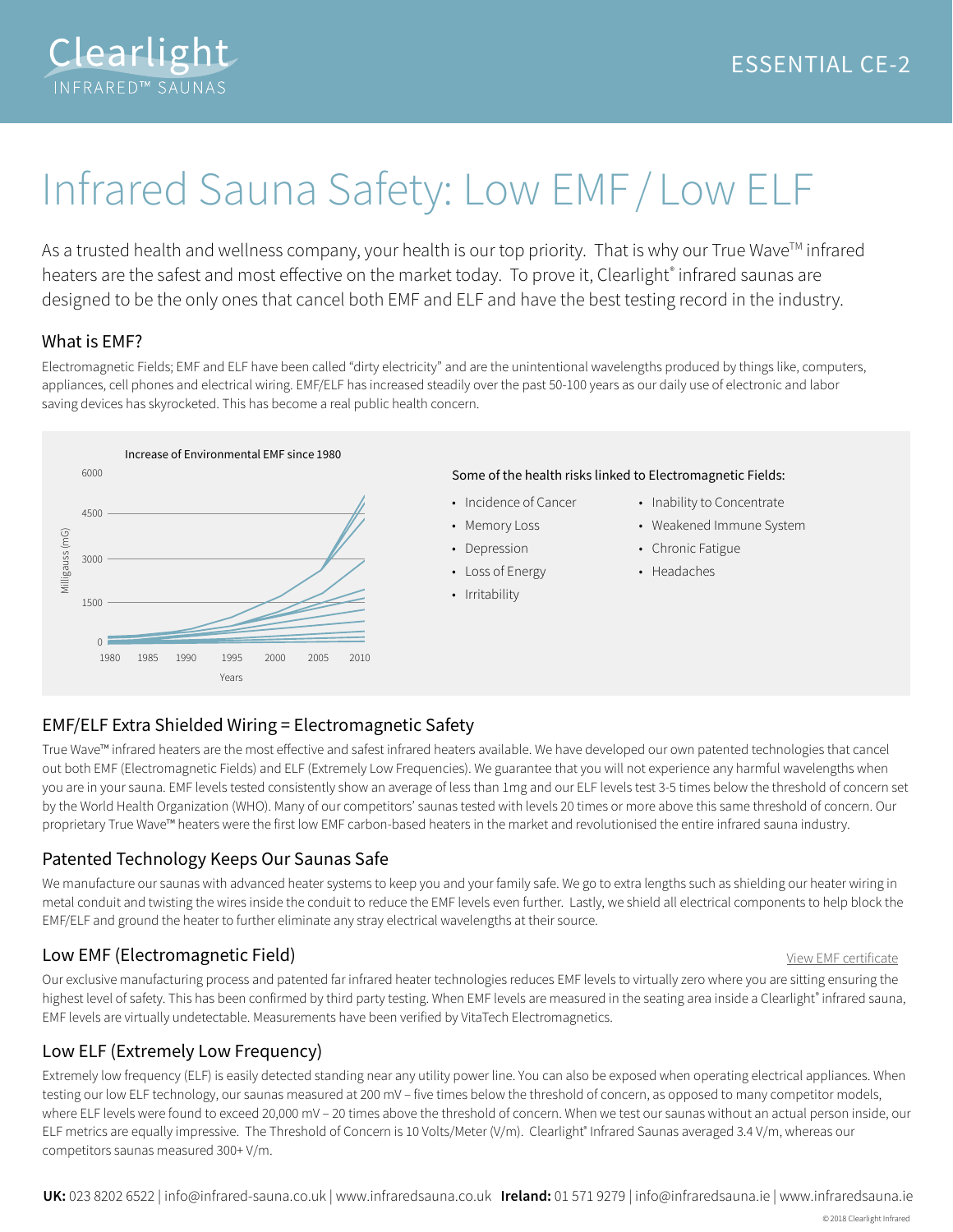



# Clearlight Heater Test: Emissivity and Absorption

Emissivity: the measure of an object's ability to emit infrared energy.



## Emissivity Test Results:

\* Please note: Emissivity is only one measure of a heater's effectiveness. To get positive results, we must also determine the ability of the infrared energy to travel through the air and then be absorbed by the body. This is the true measure of the heater's effectiveness.

Energy Absorption: The measure of infrared penetration and retention in the human body. Clinical studies show that the addition of our proprietary ceramic powder in our True Wave II heaters substantially increases emissivity, waveform stability and heat absorption (see pictures below).

## Absorption Test results: I & I EPOS 2011



True Wave II Carbon/Ceramic Plain Ceramic Heater 99% Absorption



67% Absorption



Plain Carbon Heater 73% Absorption